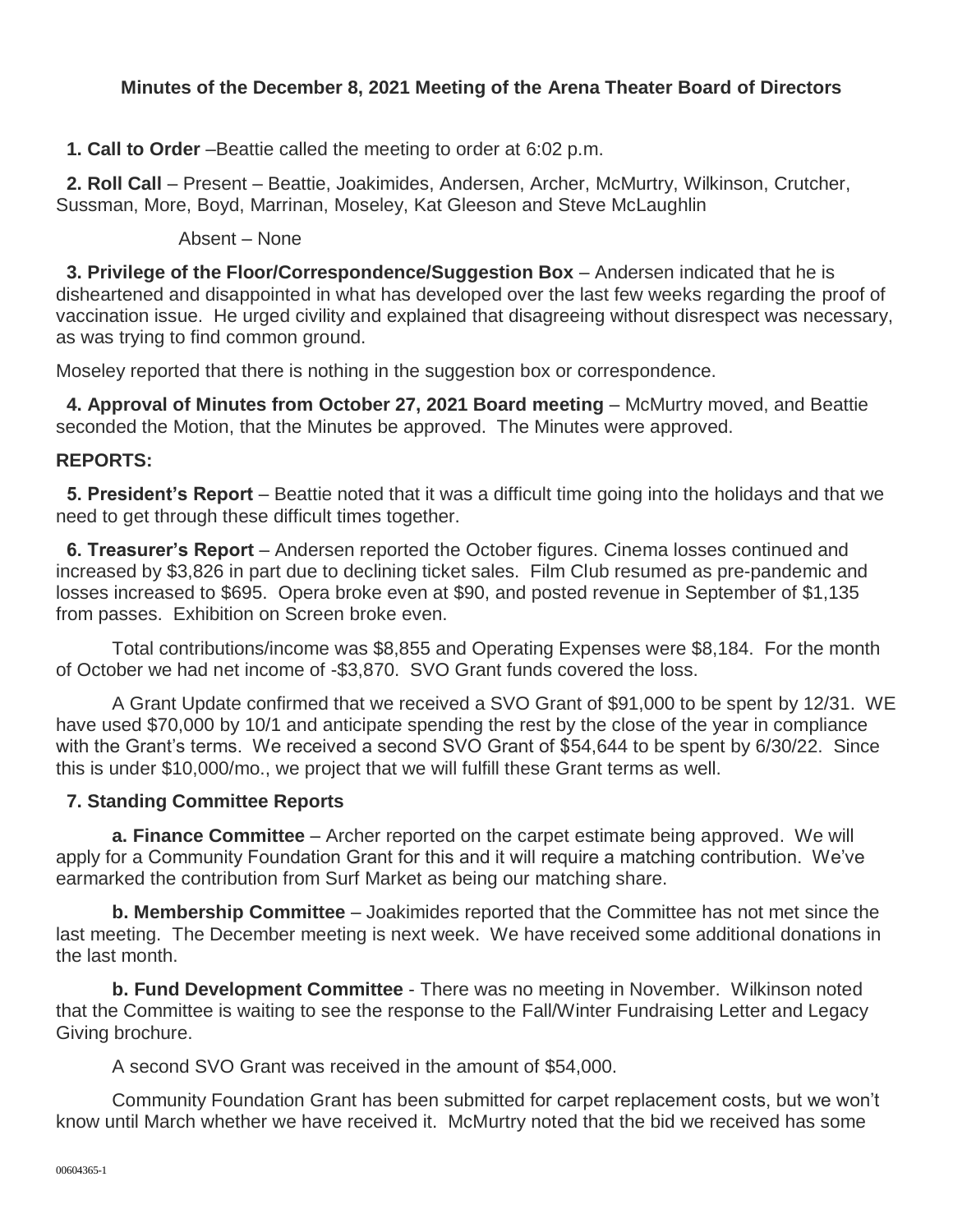variables as to material costs, availability, and the extent of any "hidden" issues that might need remediation.

## **c. Programming Committee (includes cinema, live, telecasts, publicity, and film club)**

**Cinema** – Marrinen reported that upcoming features include House of Gucci, Ghostbusters Afterlife, Julia, Encanto, with West Side Story to follow in January.

Moseley noted that staff working our showings believe that attendance is picking up a little and she is encouraged as the Winter approaches.

**Live** – Boyd reported that the Committee met and has a few shows on the calendar that have been confirmed (but which can be cancelled if necessary depending on the status of the pandemic). They include:

2/12/22 – Chris Pierce

3/19/22 – Blues show

7/ /22 – Tommy Castro

Kat Gleeson suggested that the Live Committee wants to conduct a survey of members, only, to get their opinions re proof of vaccination for their live events. Sussman cautioned that the wording of the questions needs to be carefully drafted to be neutral. Steve McLaughlin described the recent Film Club survey which was, inadvertently, limited to 40 responses. A second survey obtained more responses. He discussed some of the technical problems that he's encountered. More asked questions about the problems that were encountered to try to better understand and avoid the same problem in the future. She agreed that the survey would be designed to find out what our members want. Joakimides reminded of a past Google survey which seemed to work better than SurveyMonkey and suggested that she could begin to work to make sure that she has email addresses for all members.

The Committee is considering hiring a "House Manager" for live events. We've had volunteers in the past but given the current protocols and safety steps we've taken the Committee feels that this might be an important post to fill going forward.

**Telecast** – Exhibition on Screen – The Danish Collector – will screen next Sunday to be followed a week later by The Nutcracker Ballet.

**NT Live** – is scheduled for January 15 – Cyrano de Bergerac w/ James McEvoy

**Telecast** – Nothing to report.

**Opera** – The Met Live version of Cinderella will screen on January 1.

**Publicity** – Marrinan has been putting up posters to advertise our programs. Moseley has received more clarity to update announcements and requirements re proof of vaccinations for some of our programs. She clarified that all telecasts will require a proof of vaccination.

**Film Club** – Steve McLaughlin reported that there have been smaller audiences for some of the recent films. He reported on the past shows beginning with the Club's reopening showing of Casablanca. The Club has booked films through March, 2022.

**d. Facilities Committee** – McMurtry reported

**e. Personnel Committee** – Nothing to report.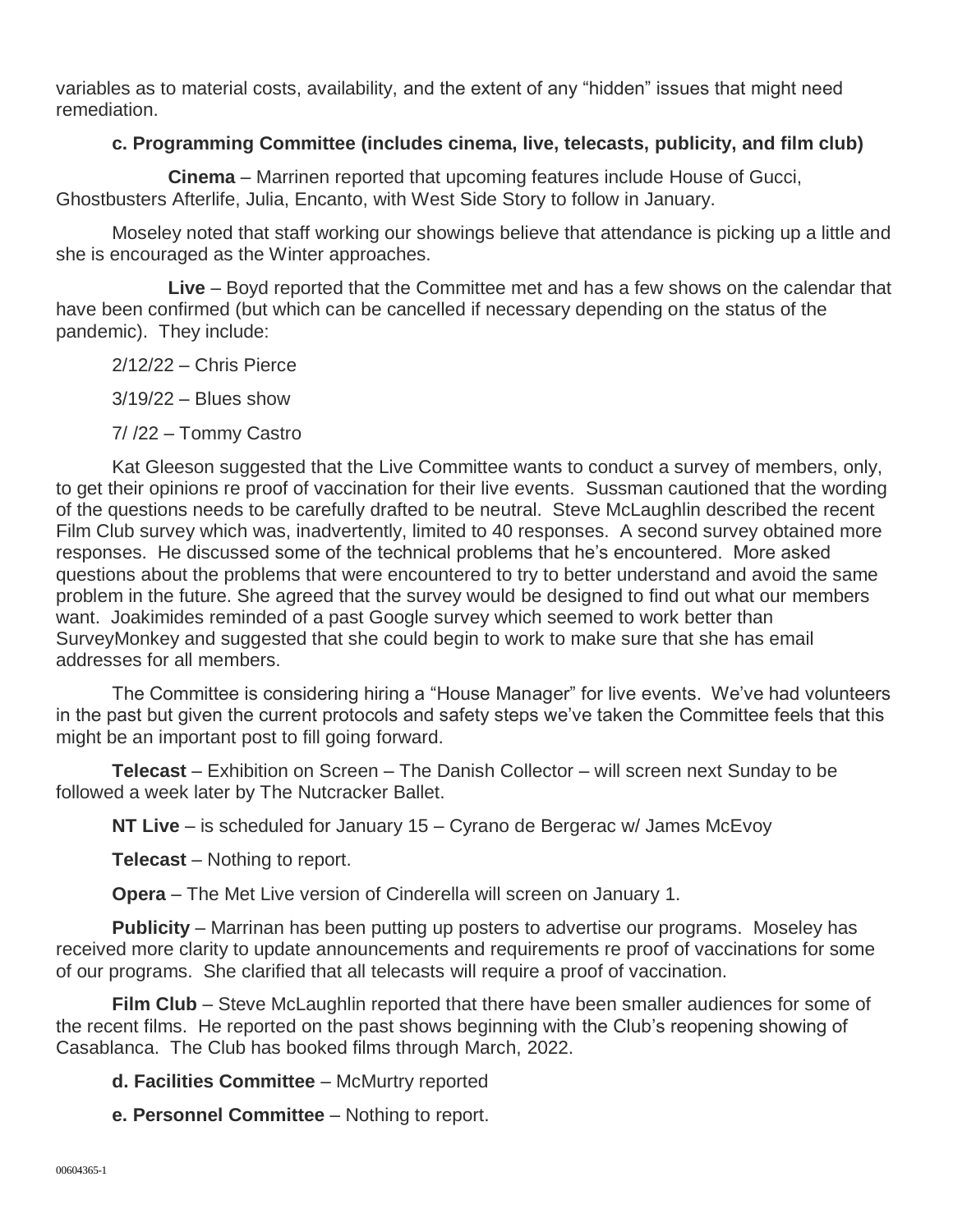## **OLD BUSINESS**

**8. Reopening Committee update** – Boyd reported that the Committee checked in re mask enforcement during performances and it seems patrons are receptive. Moseley sent out an analysis of the how the screenings are doing and which days are best attended. Seniors are the largest group of the audience. The last 12 Wednesday afternoons have the lowest attendance, Friday evenings are the highest attended. The discussed increasing seating capacity at the Theater for all programs. She had circulated a 50% capacity seating chart earlier today, which was displayed, and explained why this was being recommended by the Committee. McMurtry added that he viewed the new seating chart and it had 87 seats as opposed to the 55 seats we now have available, and he supported the increase in seating capacity. Joakimides added that this version allows greater distance between seats and made a lot of additional seats available and she, too, supported this change. McMurtry asked when this was to begin and was told shortly after the New Year. Moseley cautioned that there was a lot of work to do to transition the online ticket sales programming and that should be considered, and she would appreciate as much lead time as possible.

Joakimides moved that we increase capacity to 50% effective December 31, 2021. Moseley pointed out that January 1 is a Saturday and suggested that it might start effective January 7 and that would provide her with enough time. Andersen suggested we consider making the change on the 31<sup>st</sup> so it will be in effect over the New Year's weekend. Moseley agreed that would be enough time for her work. The Motion was amended to begin on December 31. Sussman seconded the Motion. This Motion is for all events, regardless of whether a proof of vaccination is required. The Motion passed.

### **NEW BUSINESS:**

#### **9. Discussion/decision on allowing Film Club Committee to require Proof of Vaccination** –

Steve McLaughlin reported on the recent survey and shared the results with the Board. The majority of the respondents did not favor requiring a Proof of Vaccination at Film Club showings. The responses included 46% who were not members of the Association. Archer questioned whether the results of this survey were reliable because the survey was not limited to members and would be contrary to the survey plan for Live events and the software did not allow for second votes from partners of members using the same computer with the result being that the data is corrupted. He suggested the Board table the request for now and re-run the survey along the lines of the Live survey discussed above.

Joakimides thinks the survey is fine, as is, and that non-members should be allowed to vote. Steve McLaughlin responded that there were no duplicate votes from the same IP address which would indicate that some partners were prevented from voting. Joakimides thought the whole community should be involved and felt that our other safety steps were adequate. More added that assuming that some partners could not have voted is questionable since there is not way to know how they would have voted. Sussman asked whether Film Club could be included in the Live survey which would avoid this confusion. Wilkinson noted that a survey would be conducted through the newspaper and recognized the results, so he favored relying on those results. More added that she agreed with Wilkinson and we should accept the results and suggested that if we were to re-vote this we should revisit all other prior votes re Poof of Vaccination. Beattie added that, technically, this is the second Film Club survey. Boyd responded that the survey responses from the other Committees/Producers involved a very specific group of people, and they might not have all been members. She agreed that the data for Film Club seems flawed and explained why she felt that way. She felt that we should not reconsider our earlier decisions. Wilkinson added that we should table